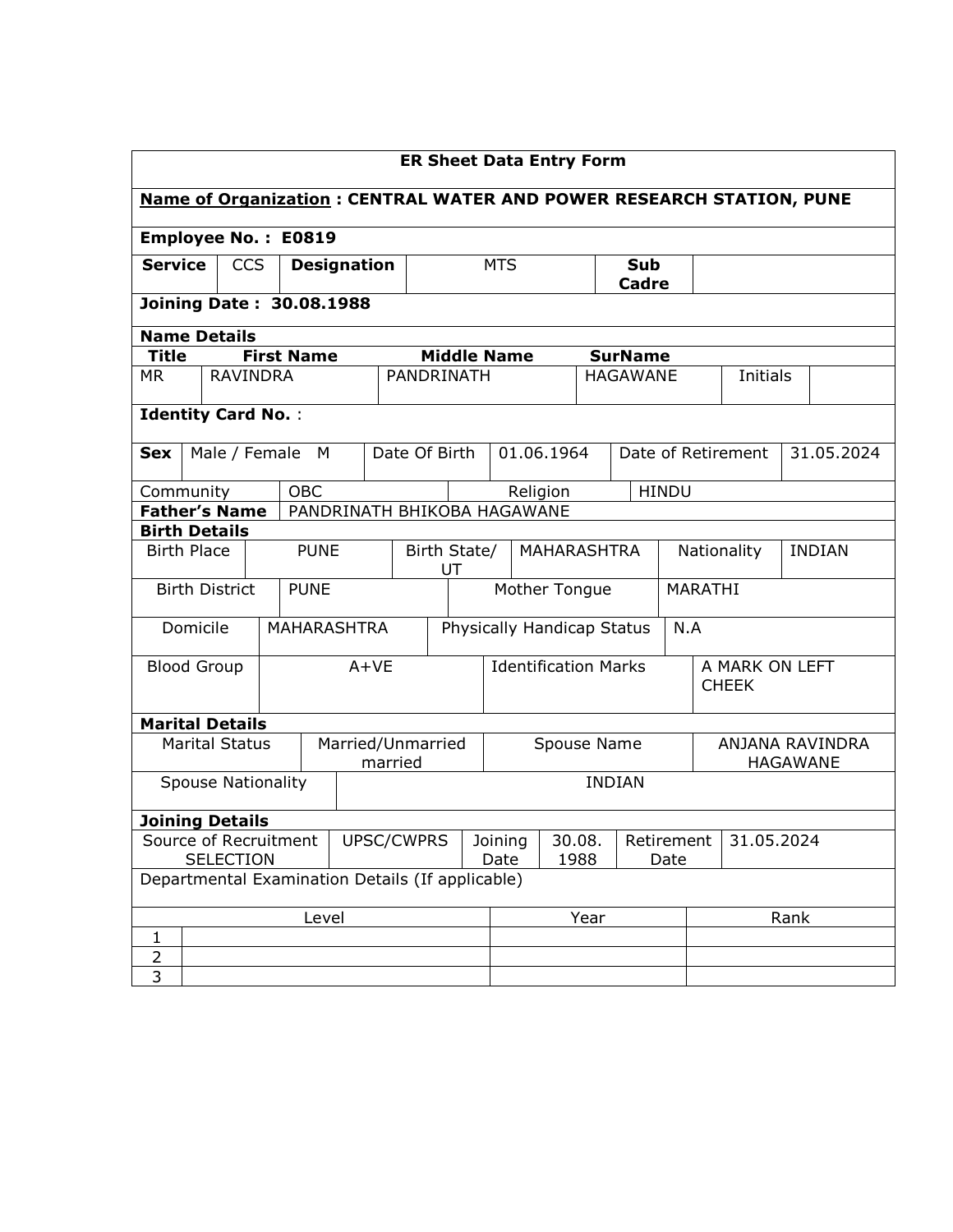| Remarks (if<br>any)             |                  |            |           |              |
|---------------------------------|------------------|------------|-----------|--------------|
| Languages known                 |                  |            |           |              |
|                                 | Name of Language | Read       | Write     | <b>Speak</b> |
| Indian Languages<br>Known       | MARATHI          | <b>YES</b> | <b>NO</b> | <b>YES</b>   |
| $\overline{2}$                  | <b>HINDI</b>     | <b>YES</b> | <b>NO</b> | <b>YES</b>   |
| 3                               |                  |            |           |              |
| 4                               |                  |            |           |              |
| 5                               |                  |            |           |              |
| Foreign Languages<br>Known<br>1 |                  |            |           |              |
| $\overline{2}$                  |                  |            |           |              |
| 3                               |                  |            |           |              |

## Details of deputation (if applicable)

| Name of the Office | Post held at that<br>time in parent<br>office | Name of post<br>(selected for<br>deputation |       | Period of deputation |
|--------------------|-----------------------------------------------|---------------------------------------------|-------|----------------------|
|                    |                                               |                                             | Since | From                 |

## Details of Foreign Visit

| SI.<br>No. | Place of Visit | Date of<br>visit | Post held at<br>that time | Whether it<br>is a<br>personal<br>or official<br>visit | Details of visit |
|------------|----------------|------------------|---------------------------|--------------------------------------------------------|------------------|
|            |                |                  |                           |                                                        |                  |

## Transfer/Posting Detail (if applicable)

| Place | Period of posting |      |  |  |  |  |
|-------|-------------------|------|--|--|--|--|
|       | Since             | From |  |  |  |  |
|       |                   |      |  |  |  |  |
|       |                   |      |  |  |  |  |